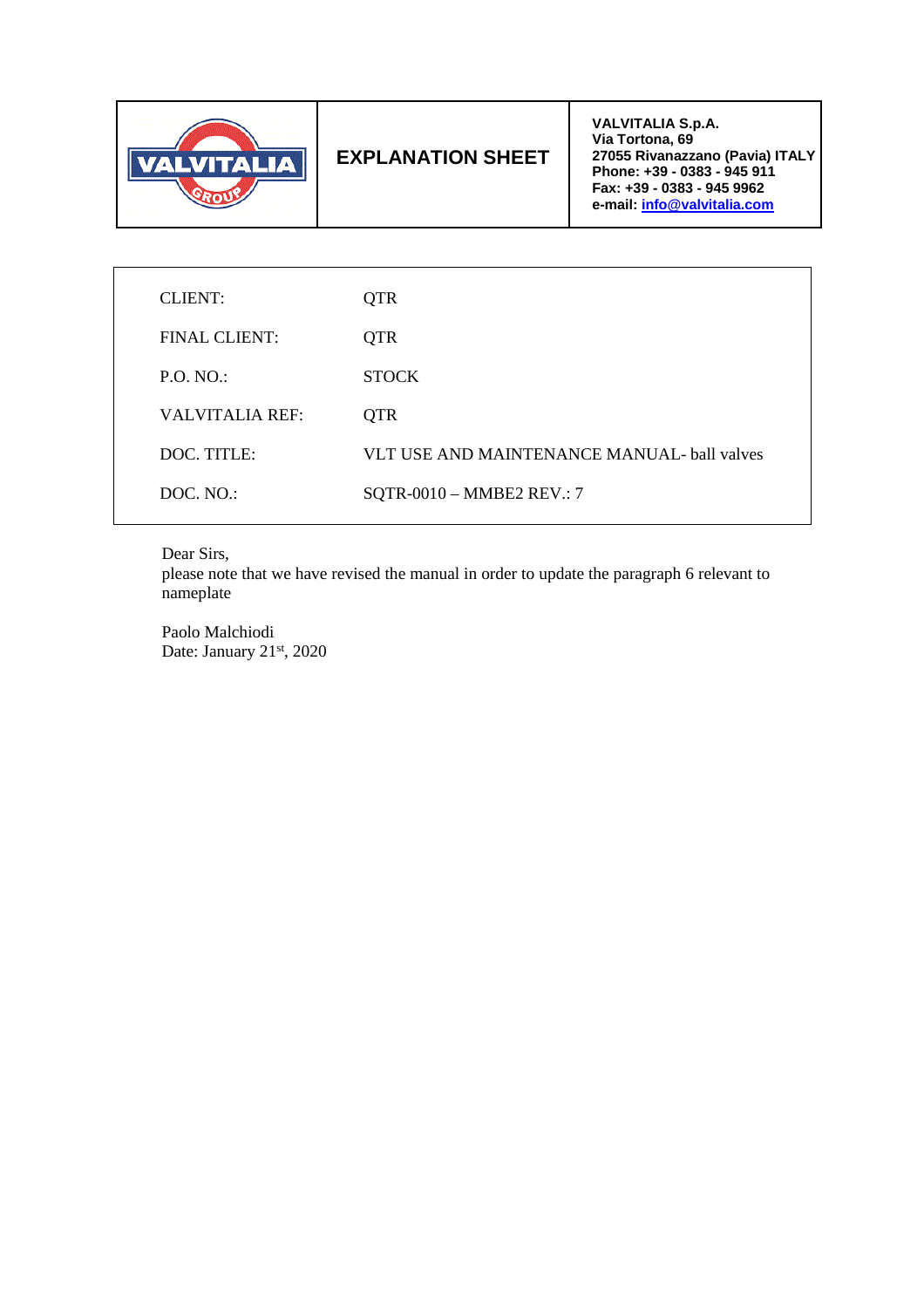

**Doc. no. MMBE2 rev.7** 



**TYPE 55**





**VALVE TYPE 54**

| Rev. | Date           | Prepared     | Verified    | Approved   |
|------|----------------|--------------|-------------|------------|
|      | 26-10-04       | A. Covini    | S. Schifano | P. Donini  |
| 2    | $04 - 10 - 12$ | C.Rado       | S. Medicina | S. Berutti |
| 3    | $03 - 11 - 13$ | P.Malchiodi  | S. Medicina | P. Donini  |
| 4    | $28 - 01 - 15$ | F. Delvago   | S. Medicina | P. Donini  |
| 5    | $21 - 05 - 18$ | P.Malchiodi  | S. Medicina | P. Donini  |
| 6    | 27-08-19       | I.Clarizio   | S. Medicina | P. Donini  |
|      | 16-10-19       | P. Malchiodi | S. Medicina | P. Donini  |
|      |                |              |             |            |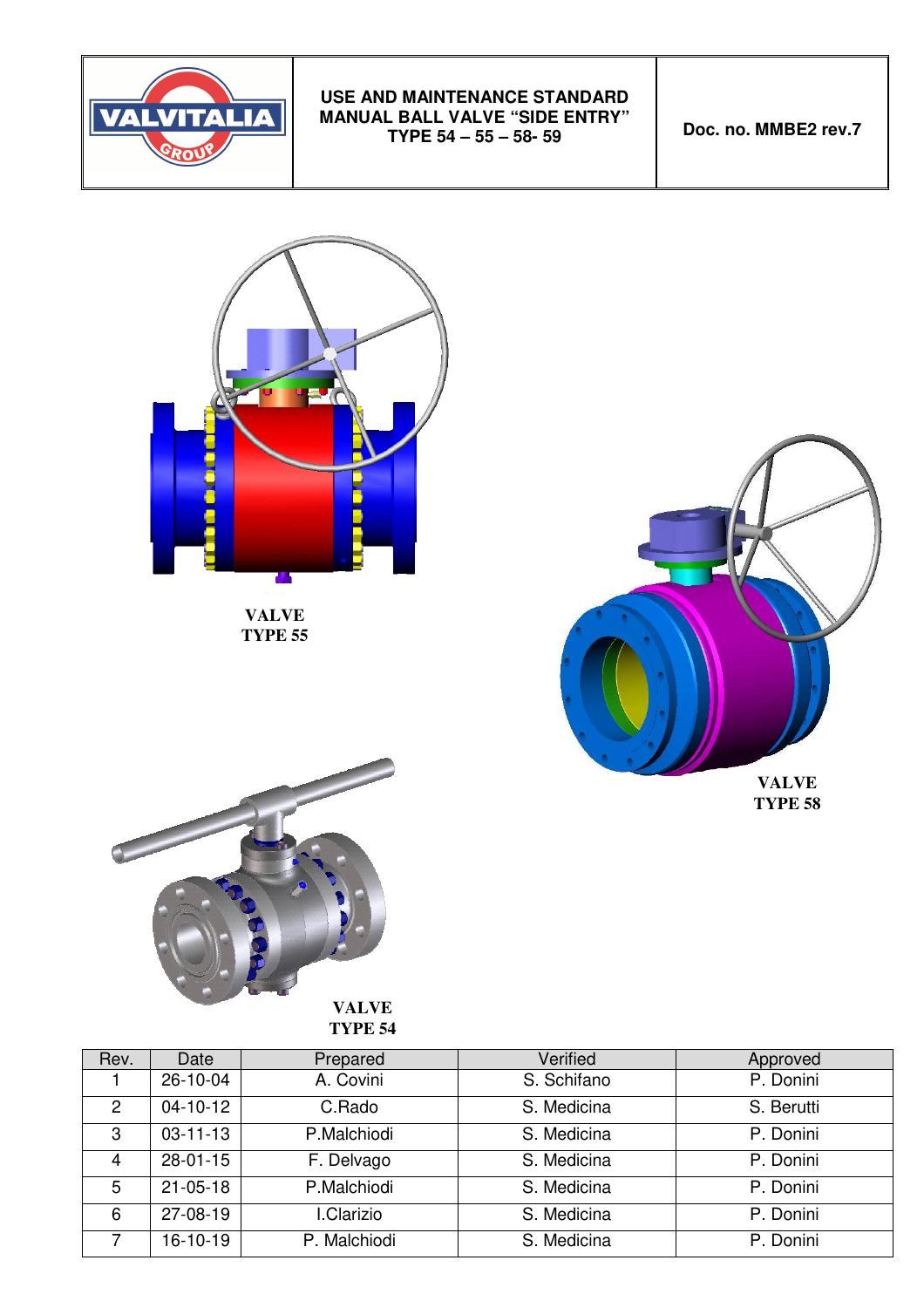

# **INDEX**

| 1)  | <b>SCOPE</b>                               | Page 3  |
|-----|--------------------------------------------|---------|
| 2)  | <b>REFERENCE DOCUMENTS</b>                 | Page 3  |
| 3)  | <b>SUITABILITY</b>                         | Page 3  |
| 4)  | <b>USE</b>                                 | Page 3  |
| 5)  | <b>SAFETY PRECAUTION</b>                   | Page 3  |
| 6)  | <b>NAME PLATE</b>                          | Page 4  |
| 7)  | <b>INSTALLATION</b>                        | Page 5  |
| 8)  | <b>OPERATING CHECKS &amp; REQUIREMENTS</b> | Page 6  |
| 9)  | <b>VALVE DISASSEMBLY FOR MAINTENANCE</b>   | Page 6  |
| 10) | <b>MAINTENANCE</b>                         | Page 9  |
| 11) | <b>LUBRICATION</b>                         | Page 10 |
| 12) | <b>ASSEMBLING</b>                          | Page 10 |
| 13) | <b>FINAL RECOMMENDATIONS</b>               | Page 12 |
| 14) | <b>RECOMMENDED SPARE PARTS</b>             | Page 14 |
| 15) | <b>STORAGE</b>                             | Page 15 |
| 16) | <b>ASSEMBLY DRAWING</b>                    | Page 16 |
|     |                                            |         |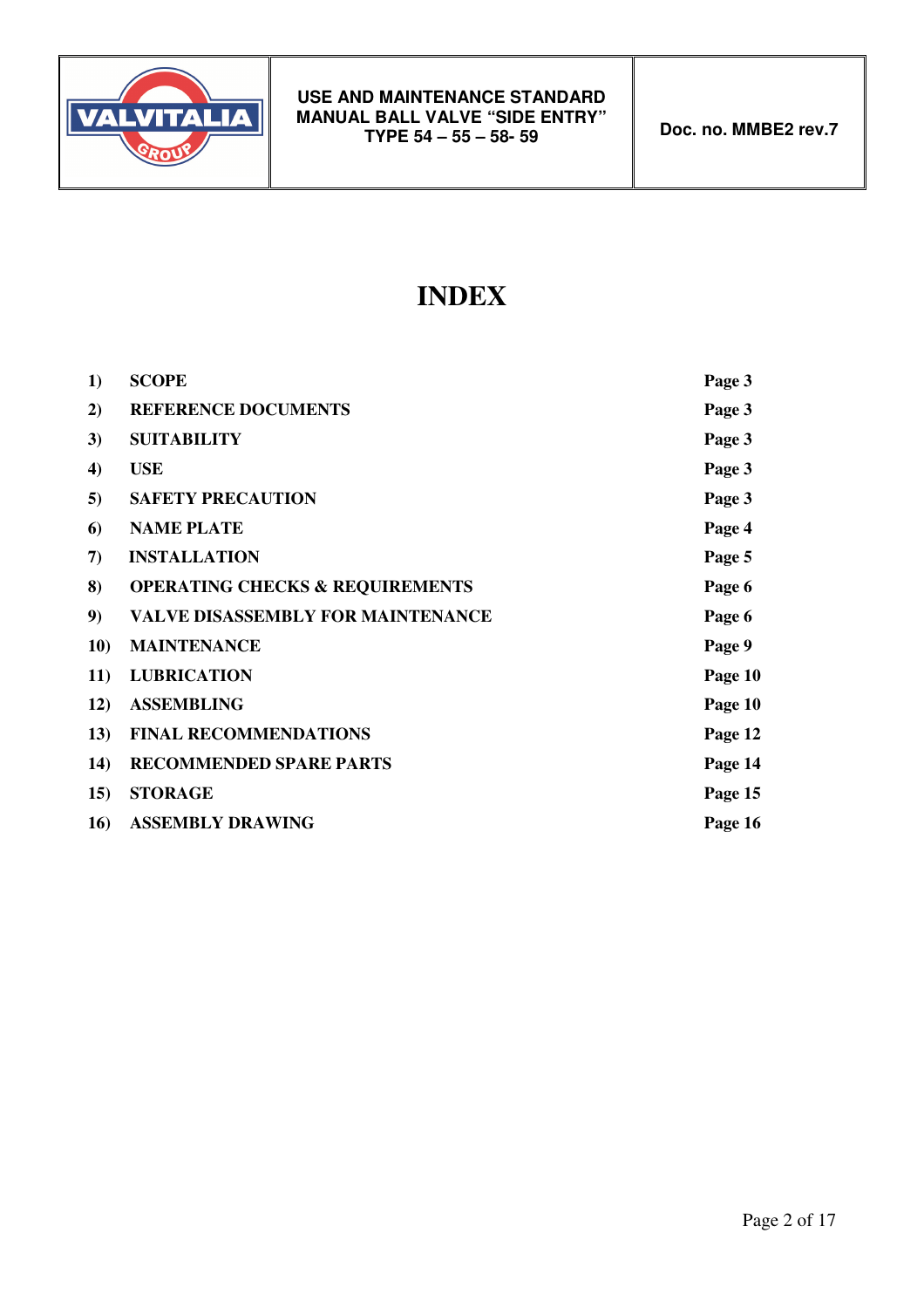

# **1 SCOPE**

1.1 The purpose of this manual is to furnish the right indications for the installation, use and maintenance of Side Entry ball valves, with bolted or welded body.

# **2 REFERENCE DOCUMENTS**

2.1 Use and maintenance manual for valves conformed to the follow specifications: API 6D

# **3 SUITABILITY**

3.1 This document is only for Side Entry ball valves with bolted or welded body, installed on pipeline with operating conditions described on chapter 4.

## **4 USE**

- 4.1 The VALVITALIA's Side Entry ball valves are designed for services of flow control in the pipeline where the valves are in fully open or fully close position. The valves must not be used to regulate the flow. Improper uses for flow control may invalidate the guarantee.
- 4.2 The valve's open and close operations shall be done using the instruments furnished and selected for the valve (wrench, gear, actuator). VALVITALIA refuses any responsibility for manoeuvre done with different operators.

# **5 SAFETY PRECAUTIONS**

- 5.1 Protective clothing and equipment normally required when working with the fluid involved is recommended.
- 5.2 Depressurize the line and cycle the valve as follows: place the valve in the open position and drain the line, cycle the valve to relieve residual pressure in the body cavity before removal from the line; should the valve be seized in the open or closed position, use the vent/drain plug to completely depressurize body cavity. Drain vent plug shall be used with extreme care and never turned open more than 1/1.5 turns until drain/bleeding occurs through the plug hole. Vent drain plug if completely unscrewed with valve under pressure may be projected against the operator with danger of injures.
- 5.3 After removal and before any disassembly, cycle the valve again several times.
- 5.4 It is important to refer to the tag fastened on each valve for maximum pressure ratings and material description.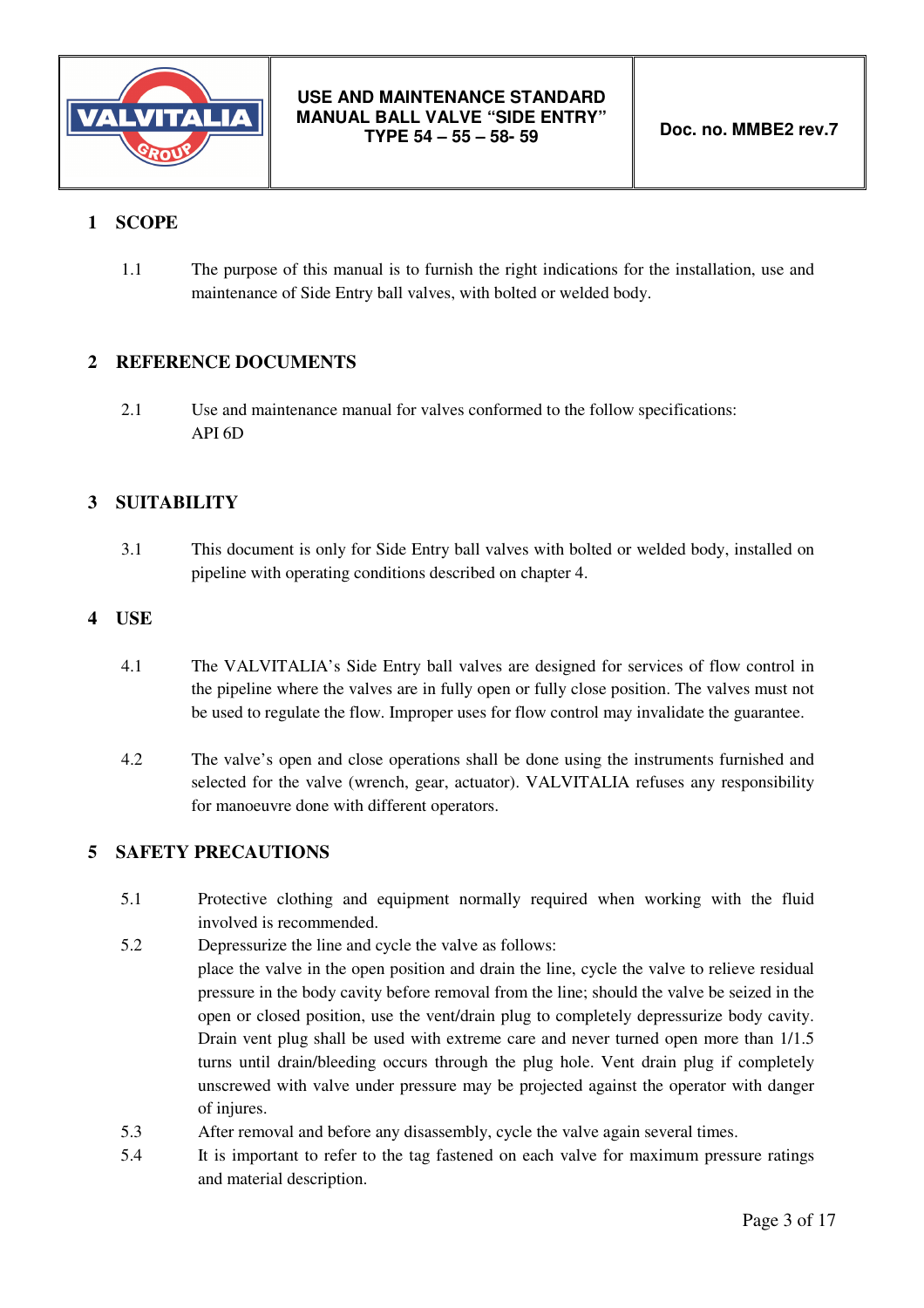

# **6 NAME PLATE**

6.1 The name plate is exposed on VALVITALIA's valves in accordance to the European directive certificate, where applicable.

> Here below you can find an explanation table of what you will find on the name plates applied on the valves.

| <b>SIZE DN</b>         | <b>Nominal Diameter</b>    | <b>CLASS</b>      | <b>Pressure Class</b>                                                 |
|------------------------|----------------------------|-------------------|-----------------------------------------------------------------------|
| M.O.P./ Tmin           |                            |                   | Maximum operating pressure $ M.O.P./Tmax $ Maximum operating pressure |
|                        | at minimum operating temp. |                   | at maximum operating temp.                                            |
| <b>TAG</b>             | <b>TAG Number</b>          | <b>SERIAL</b>     | Serial number                                                         |
|                        |                            | <b>NUMBER</b>     |                                                                       |
| <b>TYPE</b>            | Type of the valve          | <b>BODY</b>       | Valve body material                                                   |
| <b>VALVE ENDS</b>      | Valve ends material        | <b>STEM</b>       | Valve stem material                                                   |
| <b>OBTURATOR</b>       | Valve ball material        | <b>SEAT</b>       | Valve seat material                                                   |
| MONTH/YEAR   Month and | year                       | $of$ <i>FLUID</i> | Fluid type                                                            |
|                        | production                 |                   |                                                                       |
|                        | FACE TO FACE / END TO END  |                   | Face to face / end to end dimension                                   |

#### **Table 1**

6.2 The name plate also shows: -Company logo and address:



 Via Tortona 69 Rivanazzano(PV) ITALY

-API logo and license: for the applicable API specification and if monogram is applicable;

-CE logo: for European community only. The applicable directive is 2014/68/UE;

-ATEX logo: for European community only. The applicable directive is 2014/34/UE;

-In case the monogram is applicable the nameplate, will also show QSL level, and seat design (DBB, DIB-1, DIB-2)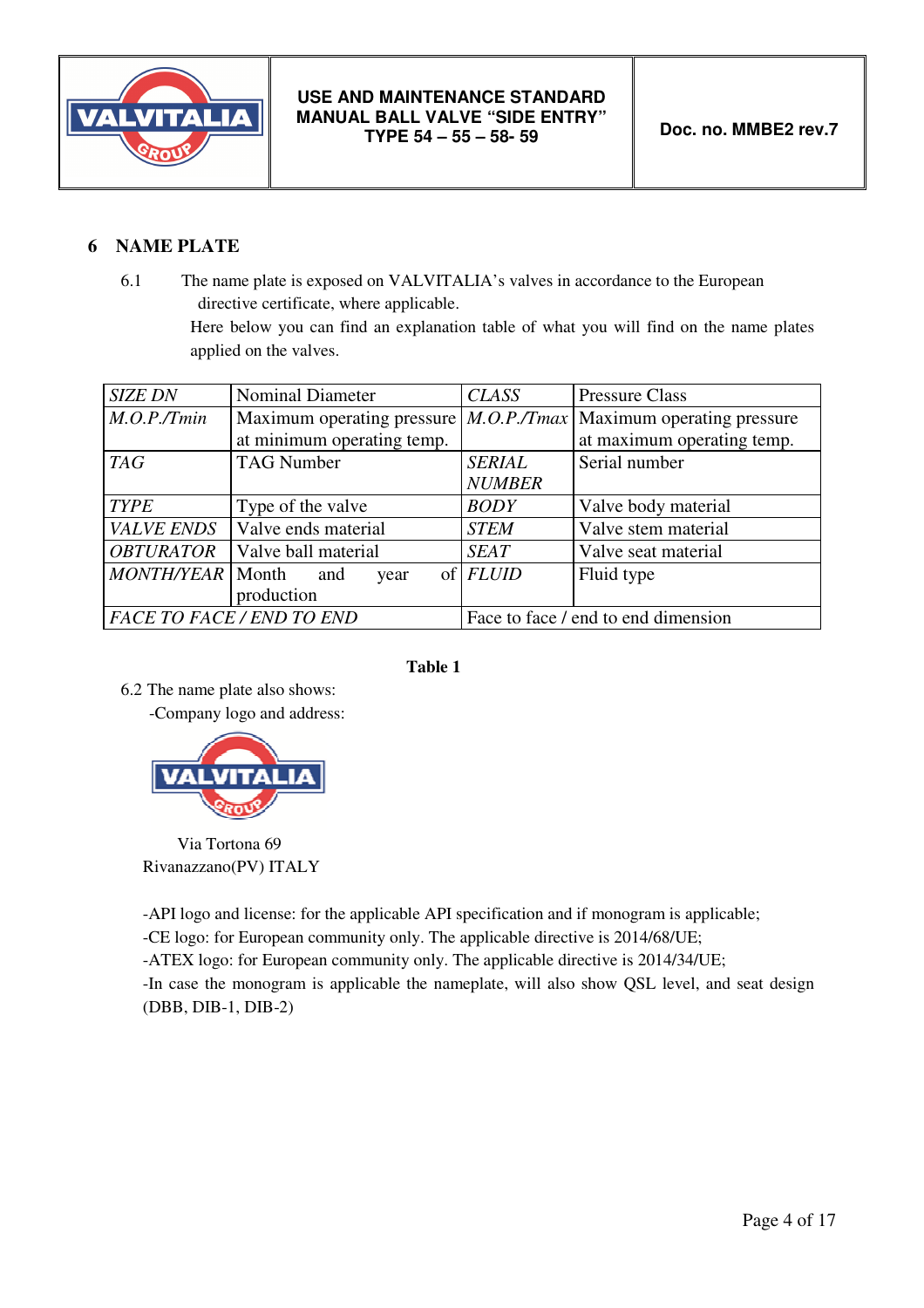

# **7 INSTALLATION**

- 7.1 Before the valve's SET-UP, it should be carefully checked in order to verify that there are not evident damage due to the shipping and handling. It very important verifying that the inside bore of the valve is free from any foreign particles that might damage the seats and ball.
- 7.2 Use the appropriate lifting hooks to lift the valve; if these are not available, use a sling rope around the lateral closures or around the body valve; never use the gear or the lever for valve handling. During handling of the valve, lateral ports must be always close with wood or plastic covers to avoid entry of foreign materials and damage to the flange faces.
- 7.3 The valve can be installed in both flow directions and in vertical or horizontal position. If the valve is operated by pneumatic, hydraulic or gas over oil actuator the valve shall be installed with the stem in vertical position only. The mounting with stem in horizontal position is possible only if special requirements, such as drain positioning & lifting lugs layout are agreed between customer and VALVITALIA and taken care during engineering phase.
- 7.4 During the SET-UP in the pipeline of the flanged valves, ball shall be in close position.
- 7.5 Remove the end flange's cover, clean the surfaces treated with antirust.
- 7.6 Before jointing the bolts between valve and pipeline flanges, insert the suitable gasket among the contact faces. Bolting screwing up shall be carried out on diametrically opposite bolts. For bolting torque, see section 2 in this manual.
- 7.7 Ball valve with WE ends, welding connection to pipeline should be carefully carried out with ball in open position and avoid an overheating of the body that can damage seals, gasket and seat ring (concerning to the Interpuss temperature, refer to the WPS/PQR supplied for each job)
- 7.8 After valve set-up, proceed to clear the pipeline to remove any foreign materials. Close and open the valve at least three times and verify the correct operations.
- 7.9 Lever operated valve is open when lever is in line with the pipeline. Valve is close when the lever is perpendicular to the flow line.
- 7.10 The gear box is arranged such as the handwheel is rotated clockwise to close the valve and anti-clockwise to open. The gearbox has adjustable stops and these are already set-up and must not be adjusted. To close the valve, rotate the handwheel until the position indicator on the gearbox shows close and the gearbox hits the close stop. To open, rotate the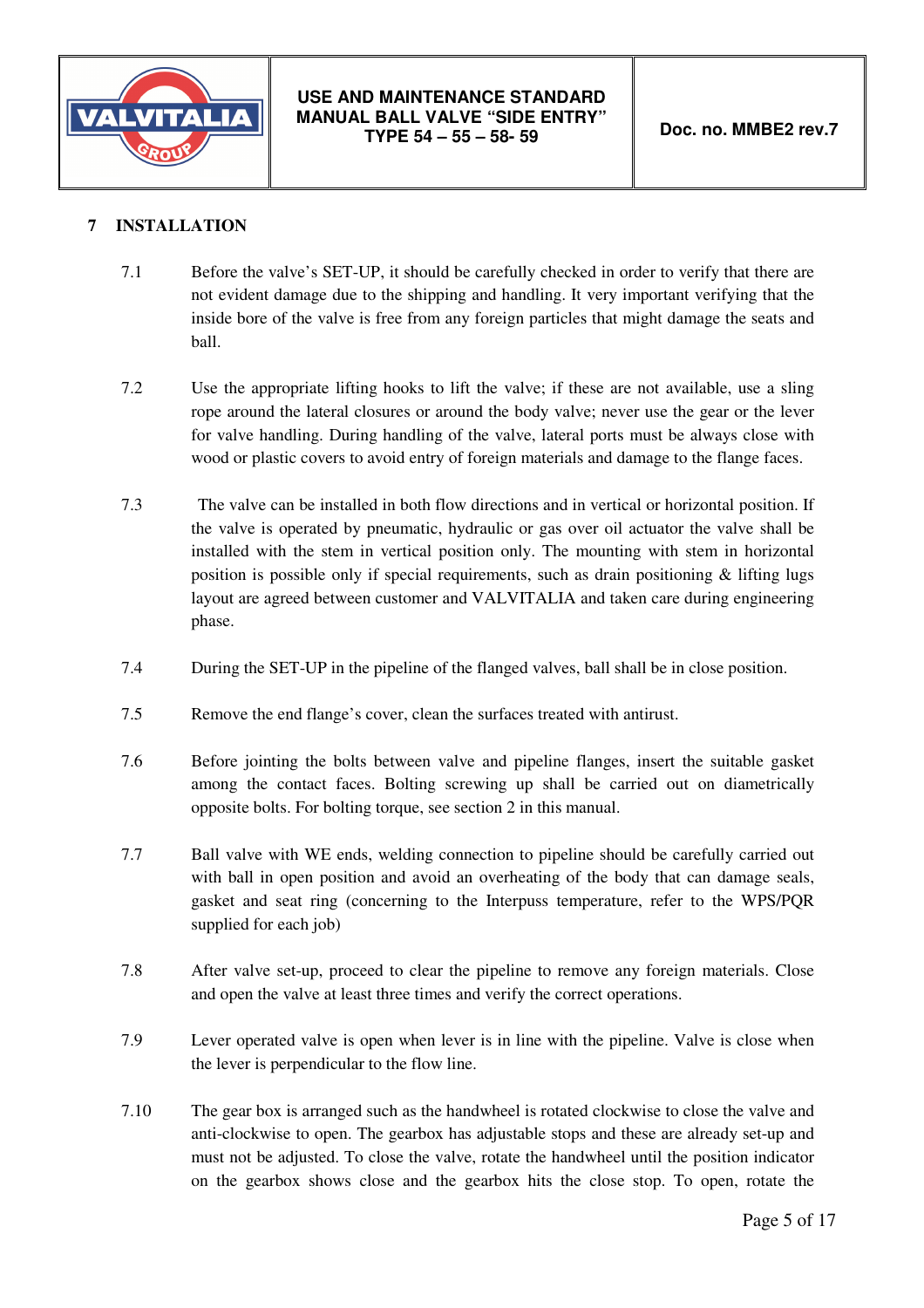

handwheel until the position indicator on the gearbox shows open and the gearbox hits open stop.

- 7.11 Ball valve can be fitted with pneumatic, hydraulic or electric actuators. Specific instructions should be followed, as provided by actuator manufacturer.
- 7.12 No specific routine maintenance is necessary except operating the valve periodically, even if only partially, to verify that the valve operation is satisfactory. Gear operators are grease filled and require no maintenance.

## **8 OPERATING CHECKS OR REQUIREMENTS**

- 8.1 Check there is no visible leak from the valve body, closure or other parts before the valve opening or closing. If any leak is detected, further inspection shall be done to identify the reason of the leak, before removing the valve from service.
- 8.2 Check there is no visible leak from the actuator, before the valve opening or closing. If any leak is detected, further inspection shall be done to identify the reason of the leak, before removing the valve from service.
- 8.3 Check that the valve line and the body cavity are not under pressure before proceed with any dismounting procedures.
- 8.4 Grease fitting maybe carried out also when the valve line is under pressure, due to the presence of security check valves.
- 8.5 In case of double piston effect design check that the valve is periodically vented in order to depressurize the valve body cavity. The pressure maybe relieved by the special vent and drain bleeder or valves provided.
- 8.6 It's required to have sealant and Sealant injection devices always available for maintenance or operational purposes;
- 8.7 A batch of standard spare parts are always required for "routine"maintenance. If those particulars are not included in the original scope of supply have to be requested to VALVITALIA through a service order.

# **9 VALVE DISASSEMBLY FOR MAINTENANCE**

Valve type 58 has body and closures welded, so the only parts can be changed are the gland plate and stem's o-rings.

- 9.1 Valve removing from the pipeline
	- 9.1.A Isolate the pipeline and make sure itself that the valve is not under pressure, rotate the ball in open position. Unscrew the drain plug (40b) and drain the fluid thought the drain hole in the bottom of the valve.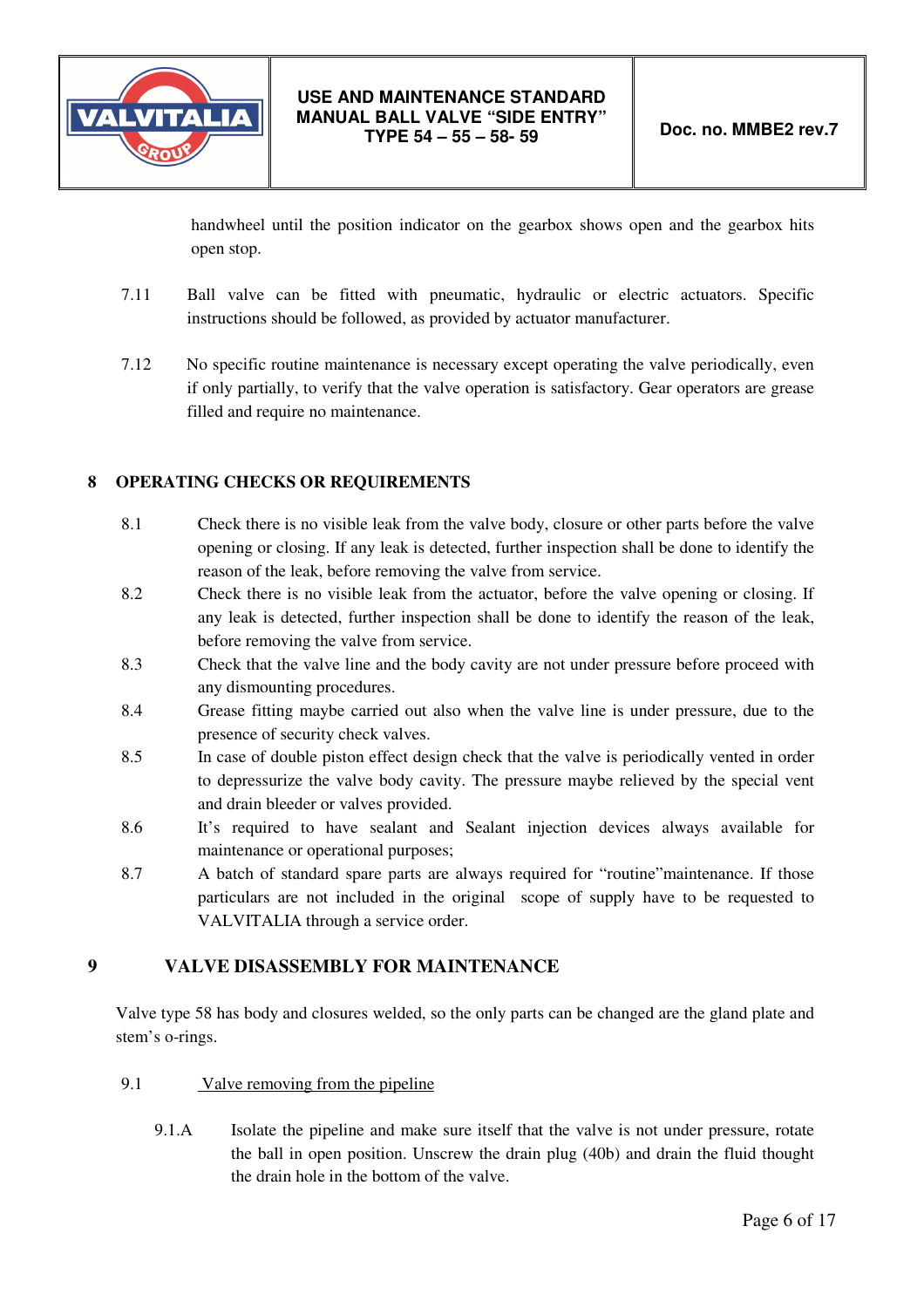

9.1.B 9.1.2 Rotate the ball in close position, remove the valve from the pipeline and put the valve in a position simple to disassembly the top part.

#### 9.2 Adaptor plate disassembling

- 9.2.A Unscrew the key's capscrew if it is present and remove the key (21) from the stem (4).
- 9.2.B Unscrew the adaptor plate's (20) bolt(10) and pull up the adaptor plate (20) from its position.

#### 9.3 Gland plate disassembling

- 9.3.A Unscrew the grease fitting (30) from the gland plate (5) and unscrew the gland plate's capscrews (9), and remove from its housing. Pull up the gland plate (5) helping with two opposite screwdrivers to lever, pay attention to score the stem (4) during the pull out of the gland plate, and do not loose the centering pins (36c).
- 9.3.B Remove the gland plate (5), remove the stem's fire safe seal (19), stem's o-rings (12) and clean it with a degreasing fluid and verify the integrity of the o-rings. Make the same operation for the gland plate o-ring/graphite (15  $\&$  18). In case of o-ring's damages, it should be substituted.

#### 9.4 Stem disassembling

- 9.4.A Screw on the top of the stem a lifting hook and pull up the stem (4).
- 9.4.B Remove the upper thrust washer (22) and degrease, verify the integrity and in case of damages, it should be substituted.
- 9.5 Closure disassembling (applicable only for valves type 54 & 55)
	- 9.5.A Put the valve in vertical position with a closure (2) turned to the ground.
	- 9.5.B Unscrew and remove the body's nuts (8) and the bolts (7). Pull up the closure (2) in order to avoid sudden movements and follow the vertical axes.
	- 9.5.C Remove body-closure's o-ring and graphite (11-16) from the closure (2).
	- 9.5.D Verify the o-rings' integrity after cleaning and degreasing and if they are damaged, they should be substituted.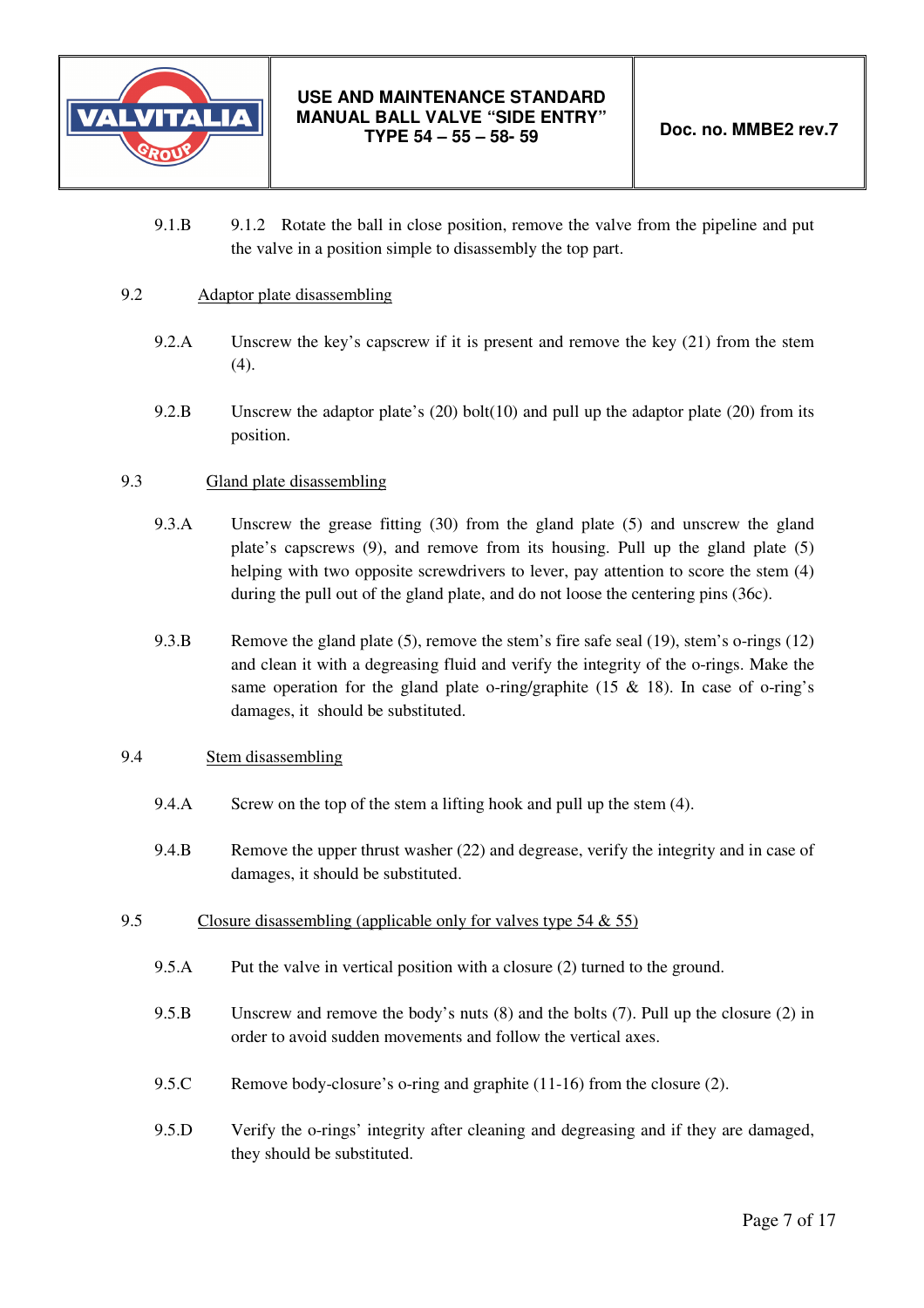

| 9.6 |  | Seat ring disassembling (applicable only for valves type $54 \& 55$ ) |  |
|-----|--|-----------------------------------------------------------------------|--|
|     |  |                                                                       |  |

- 9.6.A Remove the seat rings (25& 26 for valve type 55 and 25b for valve type 54) from the closures by using two opposite screwdrivers to lever.
- 9.6.B After cleaning and degreasing them, verify that seat rings (25&26 or 25b) are not scored. If there are some damages, they may be removed by using rubbing paper.
- 9.6.C For valve type 55, in case of damages of the seat's seal o-ring (13), it must be replaced. For valve type 54, control the insert and, if it is damaged, substitute the seat ring with insert (25b).
- 9.6.D Extract the inner seat ring (25), remove the grease seal o-ring (only for valve type 55 position 48) and seat seal o-ring (14) and execute the cleaning operation, with a wet cloth. Verify by flexion that the radial surface have no laceration that requires the complete replacement of the rings.
- 9.6.E Clean the seat seal housing and the closure seal housing before replacing the seal in their housing.
- 9.6.F Extract the seat's spring (27) from their housing and then clean well. Moreover verify that they are not flattened or compressed, in this case they need to be replaced.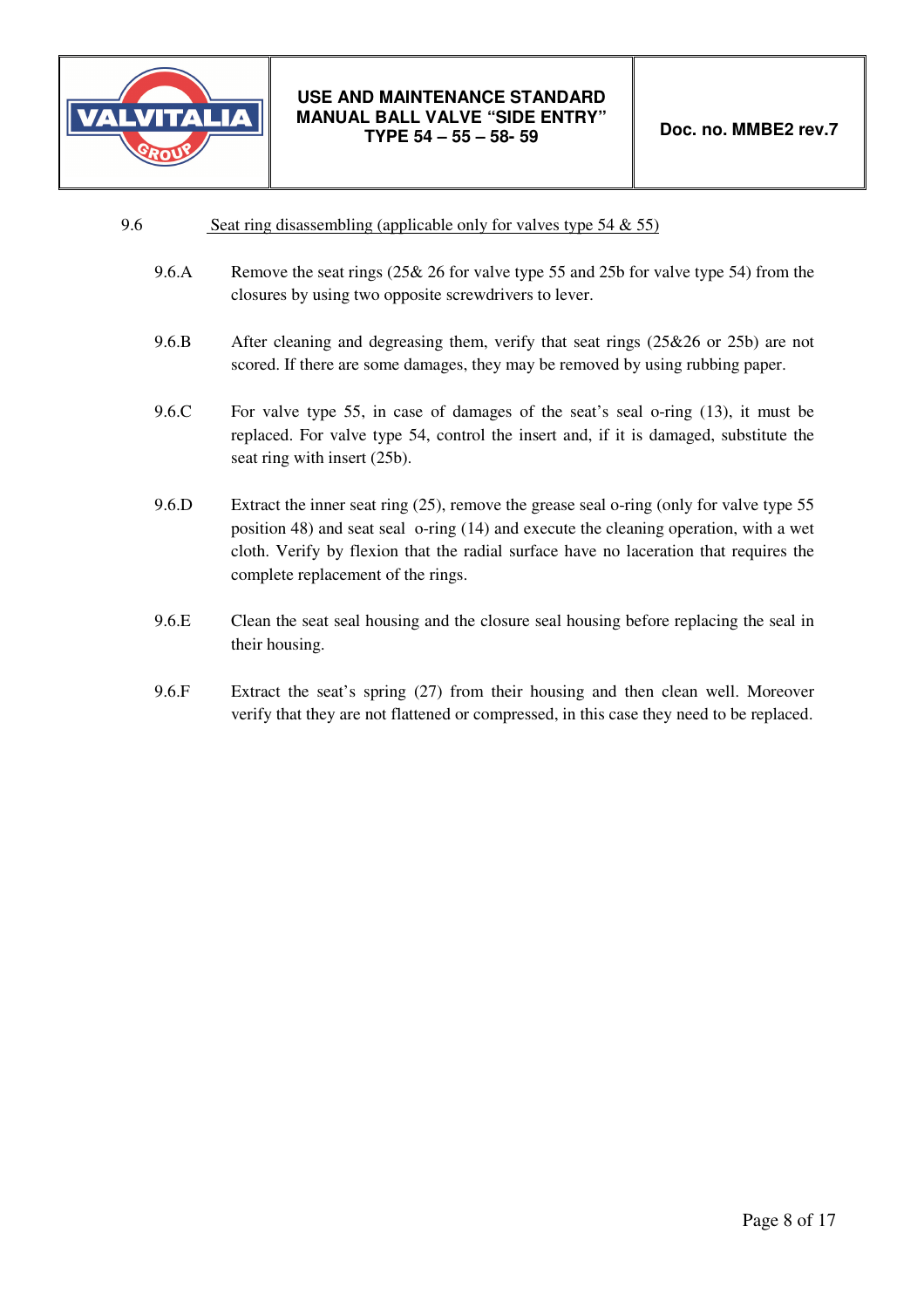

#### 9.7 Ball disassembling (applicable only for valves type 54 & 55)

- 9.7.A For the valve type 55, extract the ball (3) with the relating supports (32), for this operation use a non metallic rope through the ball bore and the side of the ball. For the valve type 54, screw the capscrews (52) and remove the lower trunnion; (51) pay attention to the bearing on the lower trunnion (58), at this point you can pull up the ball.
- 9.7.B Remove the centering pins (46) and rest the ball and the support to a clean place, in order to clean the ball's surface and remove the supports from the ball's hubs; pay attention to the two bearings (33) and to the lower trust washer (23). Clean and control the bearing (33) and the lower trust washer (23); if they are damaged they should be substituted.
- 9.7.C Disassemble the closure still bolted on the body, that is the one where the valve was resting.

#### 9.8 Body and closure control (applicable only for valves type 54 & 55).

- 9.8.A Clean the body in every part with an appropriate solution.
- 9.8.B If the valve has been extracted from the line, it will be possible to check it accurately. Particularly, it will be possible to check the closures in the seal areas in order to verify the existence of corrosions or frictional pick-up.

## **10 MAINTENANCE**

- 10.1 The ball valves don't require periodic lubrications.
- 10.2 The ball valve's maintenance should be made only with the valve removed from the pipeline. For the valve type 58/59, the maintenance is related only the top extremity of the valve, stem and gland plate.
- 10.3 Clean accurately the metallic parts using an oil wet cloth. Do not clean elastomers with solvents. In case of damage of soft parts, replace them.
- 10.4 Check accurately the external surface of the ball and the seats to find damages, if any. If the ball and the seats are slightly scratched, it is possible to remove the damages by wiping them lightly with sand paper roughness maximum 1200. This operation should be executed from technical staff. In doubt and for better results, we suggest to substitute the damaged parts with new ones.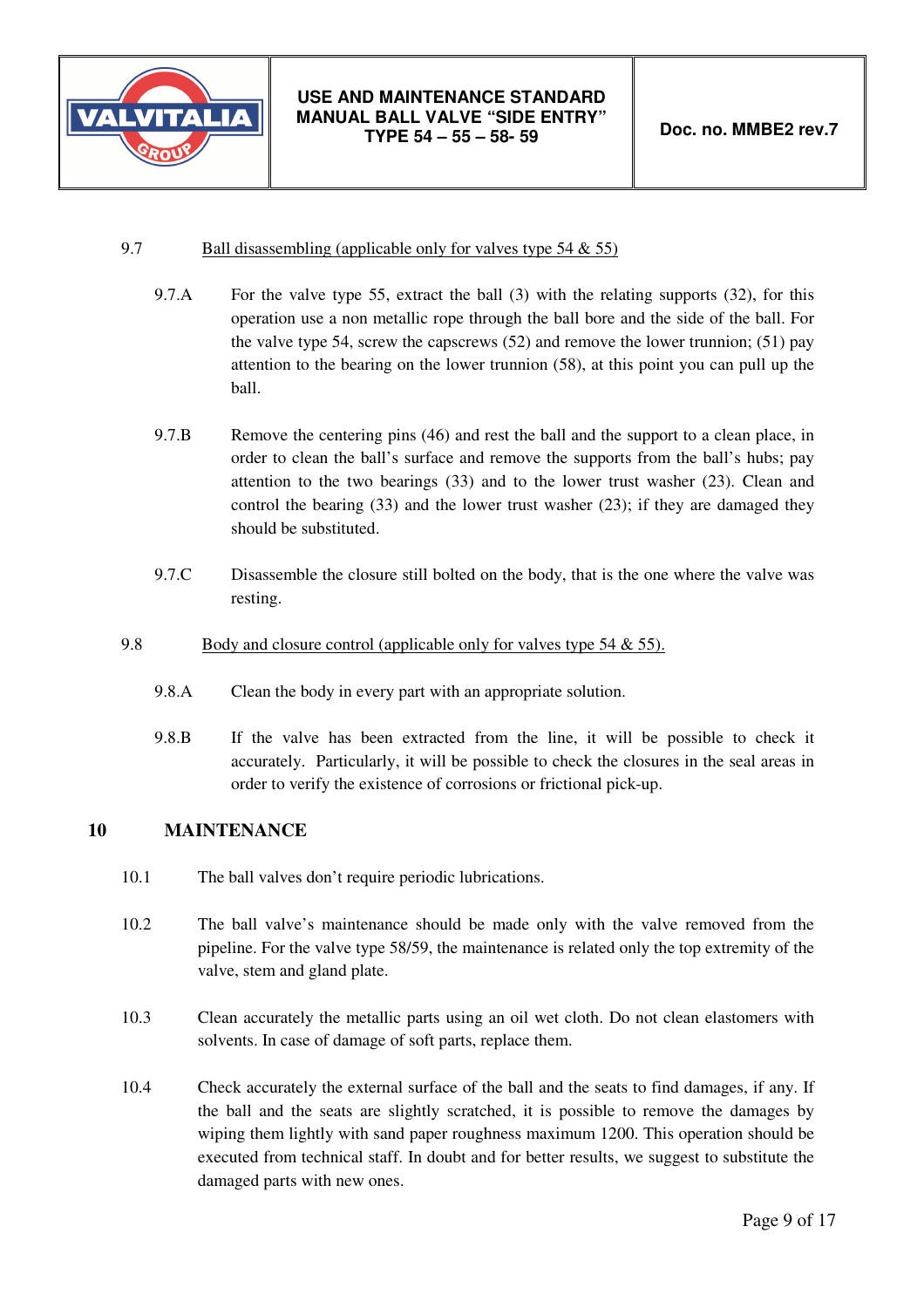

10.5 Verify the functionality of the valve making one manoeuvre cycle per year.

## **11 LUBRICATION**

- 11.1 Every metallic surface in contact with the ball during the ball movement, should be lubricated with MACON GREASE C2 or equivalent grease.
- 11.2 The thrust washer (22&23) and bearing (33) are auto-lubricated, so them not require any lubrication.
- 11.3 Lubricate the screw thread with anti frictional pick up
- 11.4 The emergency seal should be made using grease NORDSTROM 555.

#### **12 ASSEMBLING**

Before starting to reassemble the valve, control that every parts are accurately cleaned and free from any external materials. Ensure that the assembly will be made in a clean area and also that every packaged parts are kept as cleanest as possible. Substitute all the fire safe gaskets since they can not be utilized after the disassembling. The assembling instructions are opposite to the disassembling instructions. For a correct screwing of the bolting, see the table 2 closing torque.

#### 12.1 Closure assembling

- 12.1.A Position the closure (2) which is situated downwards with the area of seat lodging facing upwards.
- 12.1.B Insert the seat's springs (27) in the spring seats' hole in the closure, helped by a grease if necessary.
- 12.1.C Put the seat seal in the right position, grease o-ring (48 only for valve 55) and seat gasket o-ring (14). During this operation pay attention to pinch the o-rings.
- 12.1.D Put the body-closures o-ring and graphite (11-16) in the closure using a grease if necessary.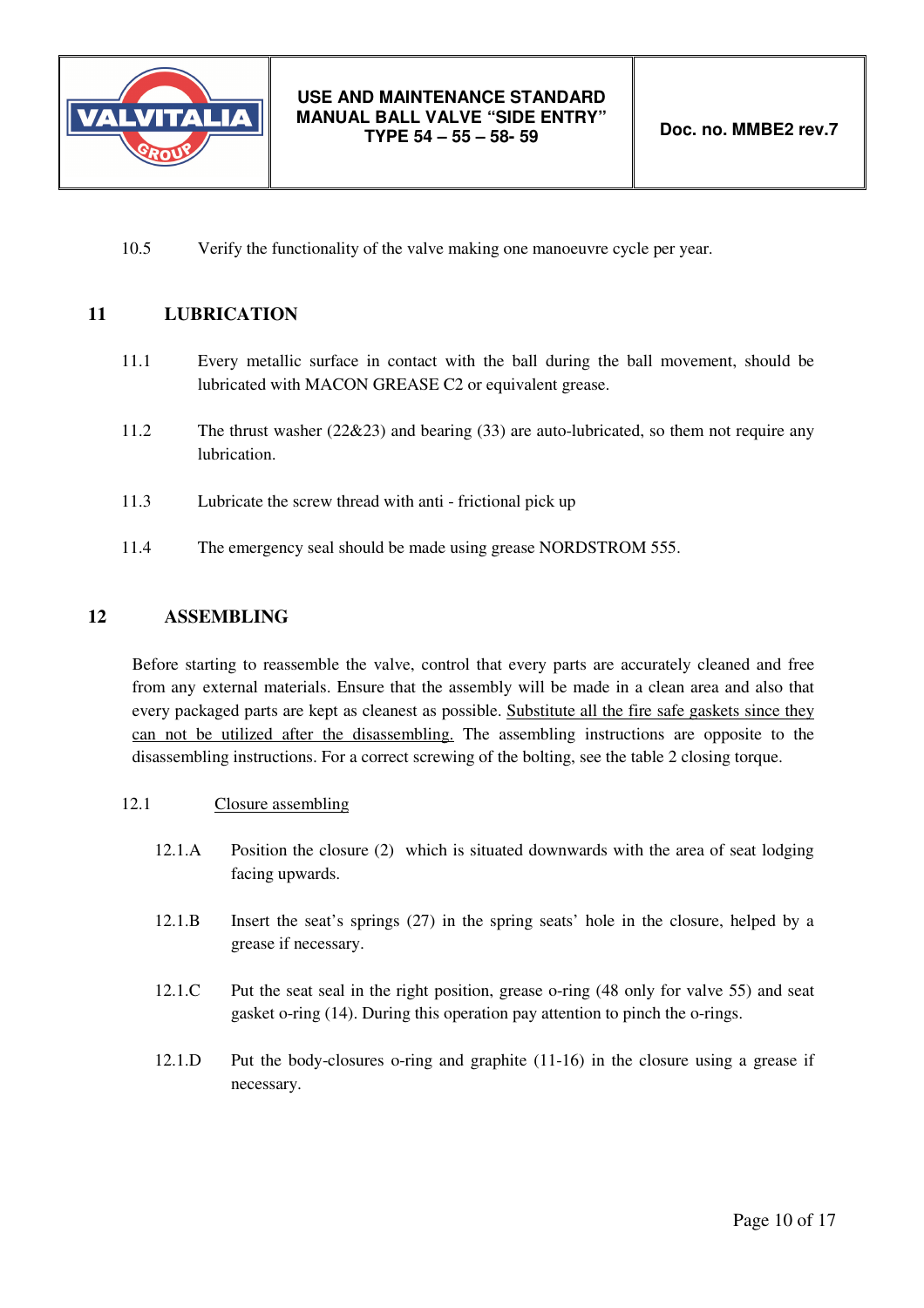

- 12.2 Ball assembling
	- 12.2.A Put the upper and lower bearings (33) on the ball hubs.
	- 12.2.B Put the lower thrust washer (23) on the lower ball hub.
	- 12.2.C Put the supports (32) on the ball hubs.
	- 12.2.D Put the centering pins (46) in the hole on the supports lateral surfaces
	- 12.2.E Insert the assembly compound of ball and two supports on the closure pay attention that the pins on the support must be centered with the closure pins holes.
	- 12.2.F Put the ball in close position.

#### 12.3 Body assembling

- 12.3.A Put the body (1) vertically on the closure so that the bolts (7) enter through their hole in the closure.
- 12.3.B Verify that the gland plate's hole in the body is aligned with the upper ball trunnion.
- 12.3.C Assembly with the body the other closure completed with the seat ring, following the procedure described in the precedent points.
- 12.3.D Screws the nuts (8) on the bolt (7) stating with the bolts positioned in the lower part of the valve.
- 12.3.E Screw the drain plug (40b) on the body.

#### 12.4 Stem assembling

- 12.4.A Position the stem (4) on the ball (4) with the key (21) in axes with the flow axe.
- 12.4.B Add the upper thrust washer (22) on the stem.

#### 12.5 Gland plate assembling

- 12.5.A Place the gland plate's o-ring/graphite (15&18) in their housing at the end of the gland plate, at the top of the body hole.
- 12.5.B Place the stem o-rings (12), in their housing inside the gland plate (5).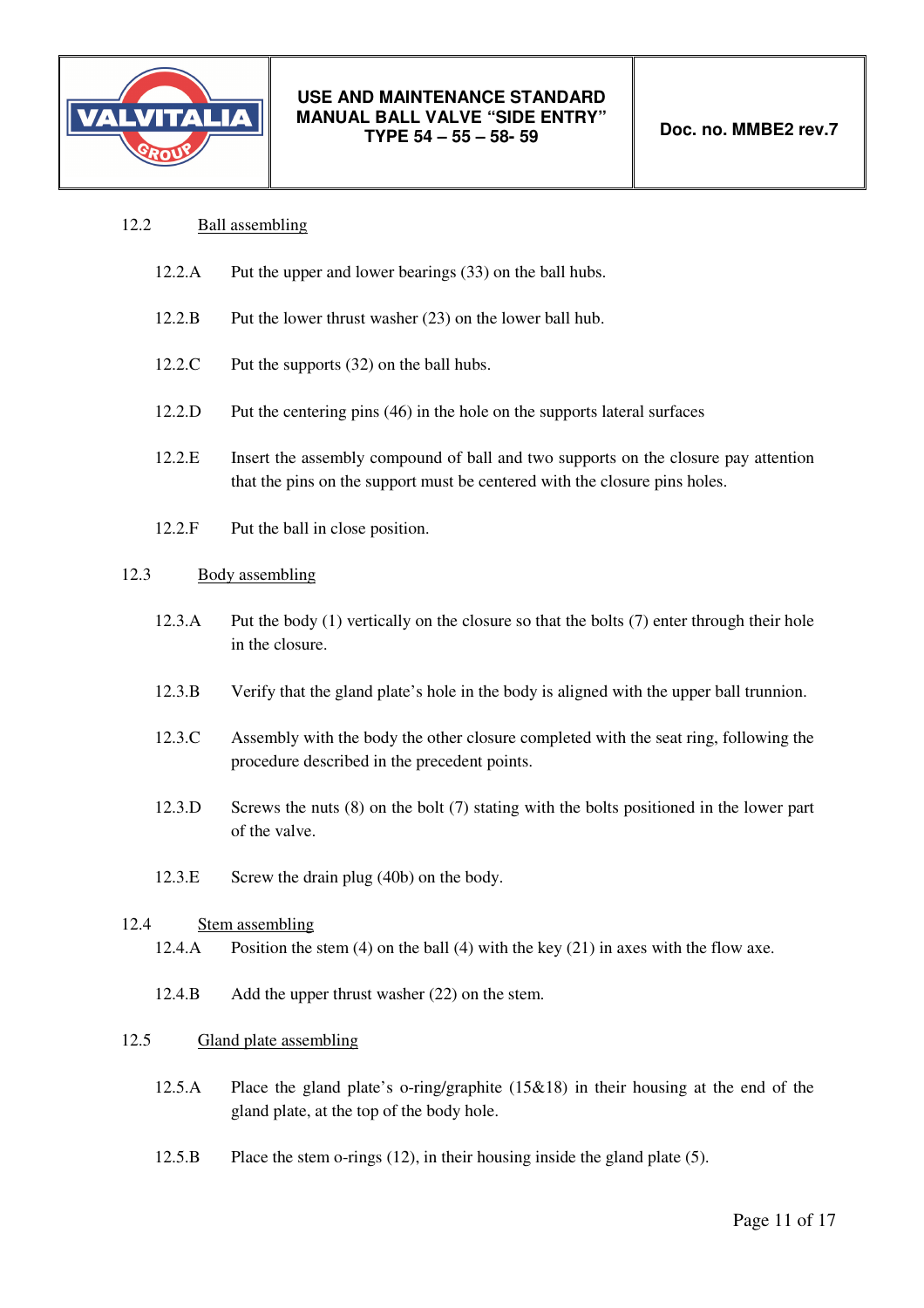

- 12.5.C Screw the grease fittings (30) at the gland plate (5).
- 12.5.D Place the gland plate (5) on the body (1), using a pin hole between the body and the gland plate, center the gland plate in the correct position; pay attention to scratch the stem during this operation.
- 12.5.E Fix the gland plate to body screwing well the capscrews (9) to have correct seal.
- 12.5.F Put the pin (36c) in their hole in the gland plate.
- 12.6 Adaptor flange assembling
	- 12.6.A Insert the graphite (19), place the gland bushing (6) in its housing on the top of the gland plate.
	- 12.6.B Place the adaptor flange (20) on the gland plate, centering the adaptor flange pin's hole position (20) with the gland plate pin's hole position (5).
	- 12.6.C Place the capscrews (10) in their hole on the adaptor flange, screwing them.
	- 10.6.1 Place the key (21) on its stem housing and fix it screwing the capscrew (21a)

# **13 FINAL RECOMMENDATION**

- 13.1 After assembling the valve, move the valve from close position to open position twice in order to assets the parts.
- 13.2 With the valve in open position, verify that the key position is in axes with the flow, and when the valve is in close position, the key position should be perpendicular to the flow axe.
- 13.3 For a correct screwing of the bolts, refer to Table 2 torque wrench settings.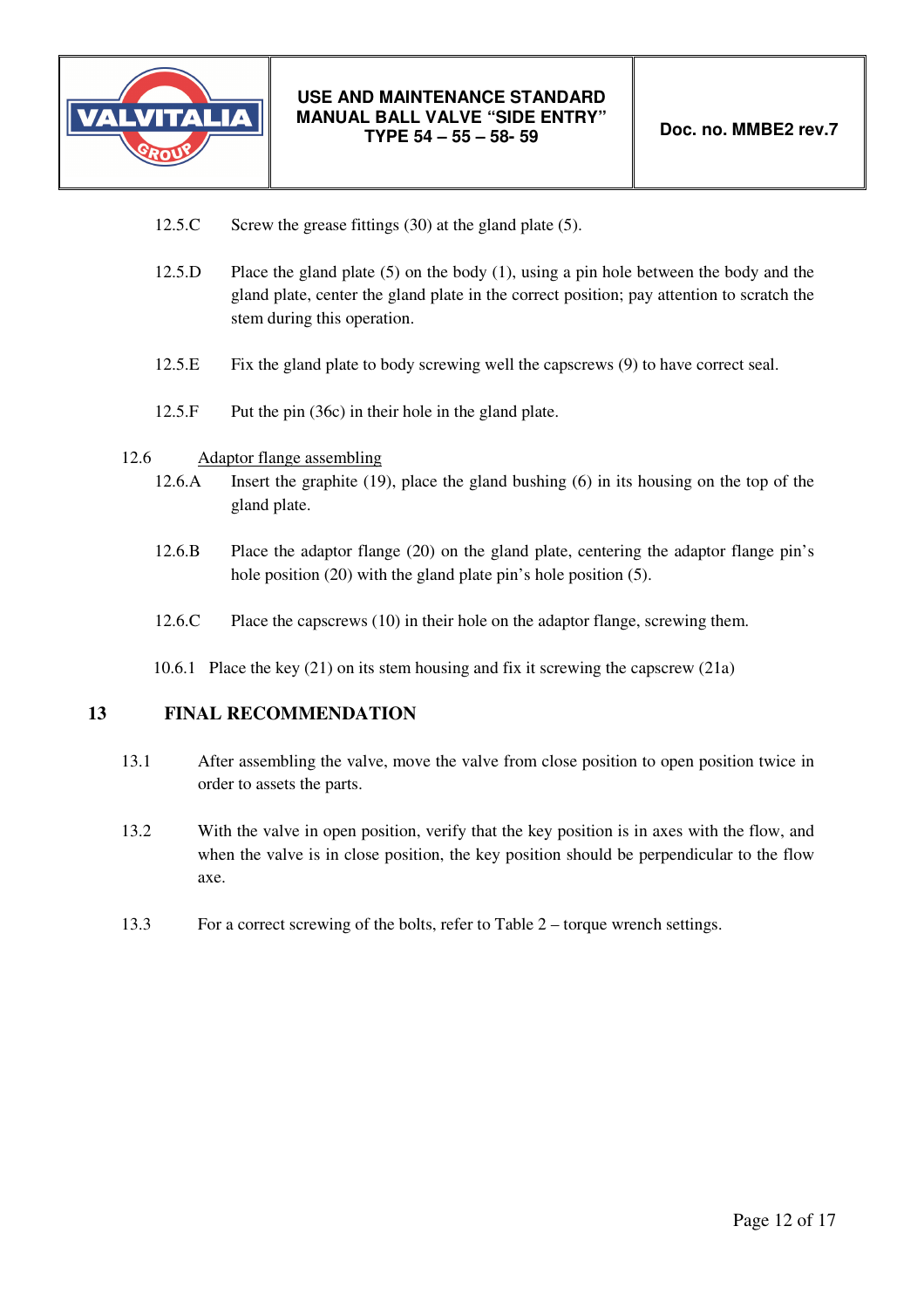

# **Table 2a – TORQUE WRENCH SETTINGS [Nm ± 5%]**

| <b>BOLT SIZE</b> | A 193 B7 | A 193 B7M     | A 193 B8 |
|------------------|----------|---------------|----------|
|                  | A 320 L7 | A 320 L7M     |          |
|                  |          | A 453 Gr.660B |          |
| $M_8$            | 26       | 20            | 25       |
| M 10             | 51       | 39            | 49       |
| M 12             | 90       | 68            | 86       |
| M 14             | 126      | 96            | 121      |
| M 16             | 197      | 151           | 189      |
| M 18             | 270      | 206           | 259      |
| M 20             | 386      | 295           | 295      |
| M 22             | 532      | 406           | 406      |
| M 24             | 666      | 509           | 509      |
| M 27             | 988      | 755           | 617      |
| M 30             | 1334     | 1019          | 834      |
| M 33             | 1568     | 1198          | 951      |
| M 36             | 2168     | 1656          | 1039     |
| M 39             | 2807     | 2144          | 1345     |
| M 42             | 3547     | 2710          |          |
| M 45             | 4428     | 3383          |          |
| M 48             | 5429     | 4147          |          |
| M 52             | 6989     | 5338          |          |
| M 56             | 8431     | 6440          |          |
| M 60             | 10487    | 8011          |          |
| M 64             | 12878    | 9838          |          |
| M 68             | 15631    | 11940         |          |
| M 72             | 18718    | 14299         |          |
| M 76             | 22158    | 16926         |          |
| M 80             | 26027    | 19882         |          |
| M 85             | 31462    | 24033         |          |
| M 90             | 37609    | 28729         |          |
| M 95             | 44442    | 33949         |          |
| M 100            | 52142    | 37296         |          |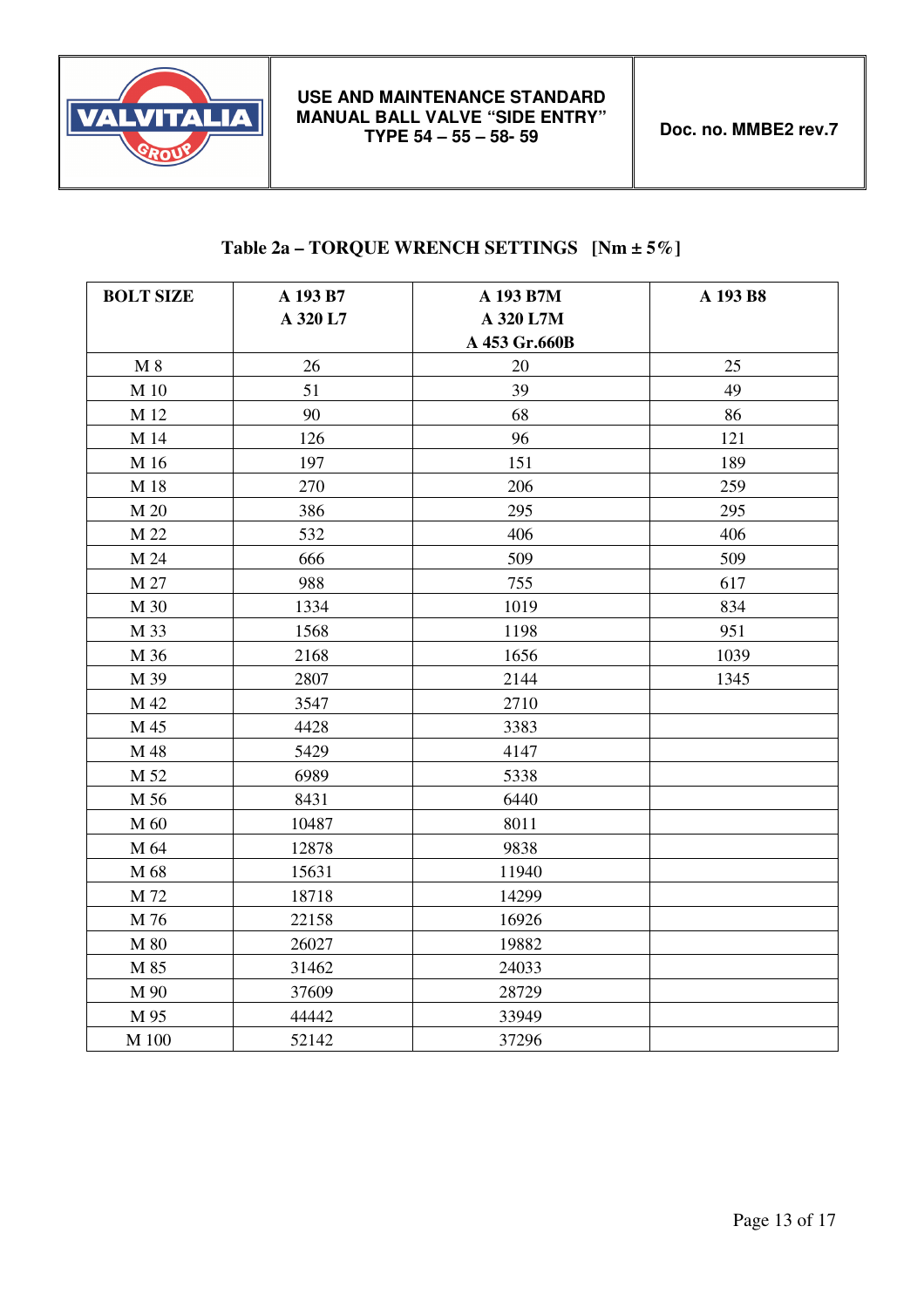

# **Table 2b – BOLT DIMENSIONS AND THIGHTENING TORQUE**





| <b>Bolt</b> | <b>Pitch</b> |        | Area - $mm2$ |          | hightening Torque - Nm (±5% |          |    |               |          | hightening Thrust - Ton (±5% |        | Chord | F    | М  | E     |
|-------------|--------------|--------|--------------|----------|-----------------------------|----------|----|---------------|----------|------------------------------|--------|-------|------|----|-------|
| Diameter    | mm           | Root   | S.R.UNI      | Mat. (1) | Mat. $(2)$                  | Mat. (3) |    | % Sn Mat. (1) | Mat. (2) | Mat. (3)                     | $%$ Cp | mm    | mm   | mm | mm    |
| 1/2"        | 13,00        | 83,3   | 92,8         | 81       | 106                         | 102      | 80 | 3,74          |          |                              |        | 26,0  | 16   | 13 | 25,1  |
| 5/8"        | 11,00        | 133,5  | 147,7        | 140      | 183                         | 175      | 70 | 5,24          |          |                              |        | 36,5  | 19   | 16 | 31,2  |
| 3/4"        | 10,00        | 199.4  | 218,1        | 249      | 325                         | 312      | 70 | 7,83          |          |                              |        | 41,0  | 22   | 19 | 36,9  |
| 7/8"        | 9,00         | 276,8  | 301,3        | 399      | 522                         | 500      | 70 | 10,86         |          |                              |        | 45,5  | 25,5 | 22 | 41,6  |
| 1"          | 8,00         | 363.2  | 394,8        | 594      | 778                         | 746      | 70 | 14,25         | 18,66    | 17,88                        | 20     | 49,5  | 28,5 | 25 | 47,3  |
| 11/8"       | 8,00         | 478,0  | 514,8        | 907      | 1188                        | 1138     | 70 | 18,76         | 24,56    | 23,53                        | 20     | 56,5  | 32   | 29 | 53,1  |
| 11/4"       | 8,00         | 609,0  | 650,3        | 1275     | 1670                        | 1275     | 70 | 23,90         | 31,29    | 23,90                        | 20     | 62,0  | 35   | 32 | 57,7  |
| 1 3/8"      | 8,00         | 756,0  | 801,3        | 1484     | 1943                        | 1484     | 60 | 25,43         | 33,29    | 25,43                        | 20     | 73,5  | 38   | 35 | 63,5  |
| 11/2"       | 8,00         | 919,0  | 969,0        | 1959     | 2565                        | 1959     | 60 | 30,91         | 40.47    | 30,91                        | 20     | 79,5  | 41   | 38 | 69,3  |
| 5/8"        | 8,00         | 1097,0 | 1154,8       | 2523     | 3303                        | 2064     | 60 | 36,90         | 48,31    | 30,19                        | 20     | 85,0  | 44   | 41 | 75,0  |
| 1 3/4"      | 8,00         | 1290.0 | 1348.4       | 3257     | 4263                        | 2664     | 60 | 43.39         | 56,81    | 35,50                        | 20     | 94,5  | 48   | 45 | 80,8  |
| 1 7/8"      | 8,00         | 1503.0 | 1567.7       | 4047     | 5298                        | 2539     | 60 | 50,56         | 66,19    | 31,71                        | 20     | 96,5  | 51   | 48 | 85,5  |
| 2           | 8,00         | 1729,0 | 1793,5       | 4850     | 6349                        | 3042     | 60 | 58,16         | 76,14    | 36,48                        | 20     | 100,5 | 54   | 50 | 91,2  |
| 21/4"       | 8,00         | 2226,0 | 2303,2       | 7118     | 9318                        | 4465     | 60 | 74,88         | 98,03    | 46,97                        | 20     | 116,5 | 60   | 57 | 100,0 |
| 21/2"       | 8,00         | 2787,0 | 2877.4       | 9850     | 12895                       | 6179     | 60 | 93.75         | 122,73   | 58,81                        | 20     | 122,5 | 66,5 | 63 | 116,0 |
| 2 3/4"      | 8,00         | 3419,0 | 3509,7       | 13426    | 17576                       |          | 60 | 115,01        | 150,56   |                              | 20     | 134,5 | 73   | 70 | 125,0 |
| 3"          | 8.00         | 4103.0 | 4212,9       | 17494    | 22901                       |          | 60 | 138,02        | 180,68   |                              | 20     | 157,5 | 79   | 76 | 136,0 |

Note: - Column Mat.(1) it is valid for the following material: A193 B7M, A320 L7M, A453 Gr.660B, A193 B7 (> M 100)

- Column Mat.(2) it is valid for the following material : A320 L7, A320 L43, A193 B7 ( <= M 100)

- Column Mat.(3) it is valid for the following material : A193 B8 Classe 2 ( <= M 39)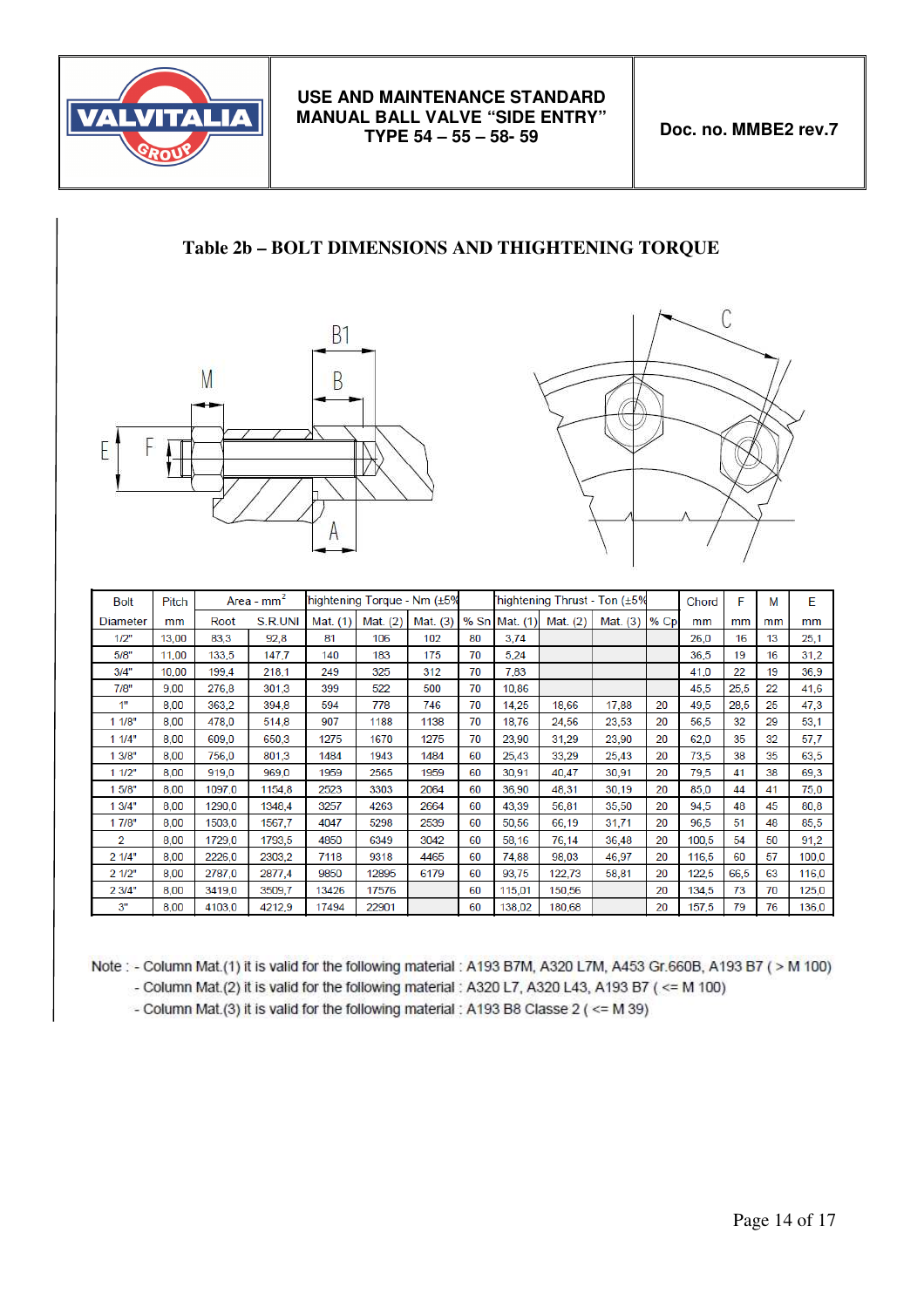

# **RECOMMENDED SPARE PARTS**

| <b>FOR STARTUP / COMMISSIONING</b> |                                |                              |                              |                               |                              |  |
|------------------------------------|--------------------------------|------------------------------|------------------------------|-------------------------------|------------------------------|--|
| <b>ASSEMBLY</b><br><b>POSITION</b> | <b>DESCRIPTION</b>             | <b>TYPE</b><br>434<br>(Q.ty) | <b>TYPE</b><br>55"<br>(Q.ty) | <b>TYPE</b><br>458"<br>(Q.ty) | <b>TYPE</b><br>459<br>(Q.ty) |  |
| 12                                 | <b>STEM O-RING</b>             |                              | $\overline{2}$               |                               |                              |  |
| 15                                 | <b>GLAND PLATE O-RING</b>      |                              |                              |                               |                              |  |
| 18                                 | <b>GLAND PLATE F.S. GASKET</b> |                              |                              |                               |                              |  |
| 19                                 | <b>STEM F.S. GASKET</b>        |                              |                              |                               |                              |  |

One kit of all spare parts indicated in the above table is valid for 5 valves of same type.

| FOR 2 (TWO) YEARS OF OPERATION     |                                |                              |                               |                               |                               |  |
|------------------------------------|--------------------------------|------------------------------|-------------------------------|-------------------------------|-------------------------------|--|
| <b>ASSEMBLY</b><br><b>POSITION</b> | <b>DESCRIPTION</b>             | <b>TYPE</b><br>434<br>(Q.ty) | <b>TYPE</b><br>455"<br>(Q.ty) | <b>TYPE</b><br>458"<br>(Q.ty) | <b>TYPE</b><br>"59"<br>(Q.ty) |  |
| 3                                  | <b>BALL</b>                    | 1                            | 1                             |                               |                               |  |
| 11                                 | <b>CLOSURE O-RING</b>          | $\overline{2}$               | $\overline{2}$                |                               |                               |  |
| 12                                 | <b>STEM O-RING</b>             | 1                            | $\overline{2}$                | 2                             |                               |  |
| 13                                 | <b>SEAL O-RING</b>             |                              | $\overline{2}$                |                               |                               |  |
| 14                                 | <b>SEAT GASKET O-RING</b>      | $\overline{2}$               | $\overline{2}$                |                               |                               |  |
| 15                                 | <b>GLAND PLATE O-RING</b>      |                              | 1                             | 1                             |                               |  |
| 16                                 | <b>CLOSURE F.S. GASKET</b>     |                              |                               |                               |                               |  |
| 18                                 | <b>GLAND PLATE F.S. GASKET</b> |                              | 1                             | 1                             |                               |  |
| 19                                 | <b>STEM F.S. GASKET</b>        | 1                            |                               | 1                             |                               |  |
| 25 <sub>b</sub>                    | <b>SEAT WITH INSERT</b>        | $\overline{2}$               | 2 <sup>(1)</sup>              | $\overline{\phantom{a}}$      |                               |  |
| 39                                 | <b>BODY O-RING</b>             | 1                            | 1                             | $\overline{\phantom{a}}$      |                               |  |
| 48                                 | "U" CUP O-RING                 |                              | $2(^{2})$                     | $\overline{\phantom{a}}$      |                               |  |
| 59                                 | <b>LOWER TRUNNION O-RING</b>   |                              |                               |                               |                               |  |

Note:

( 1 ) For valves supplied with "SEAT WITH INSERT" only.

( 2 ) For valves supplied with lubricated seats only.

One kit of all spare parts indicated in the above table is valid for 5 valves of same type.

# **The above mentioned spare kits are only for reference as a minimum set of spare parts for valve maintenance. They do not necessarily match and replace the spare kit defined in the order phase.**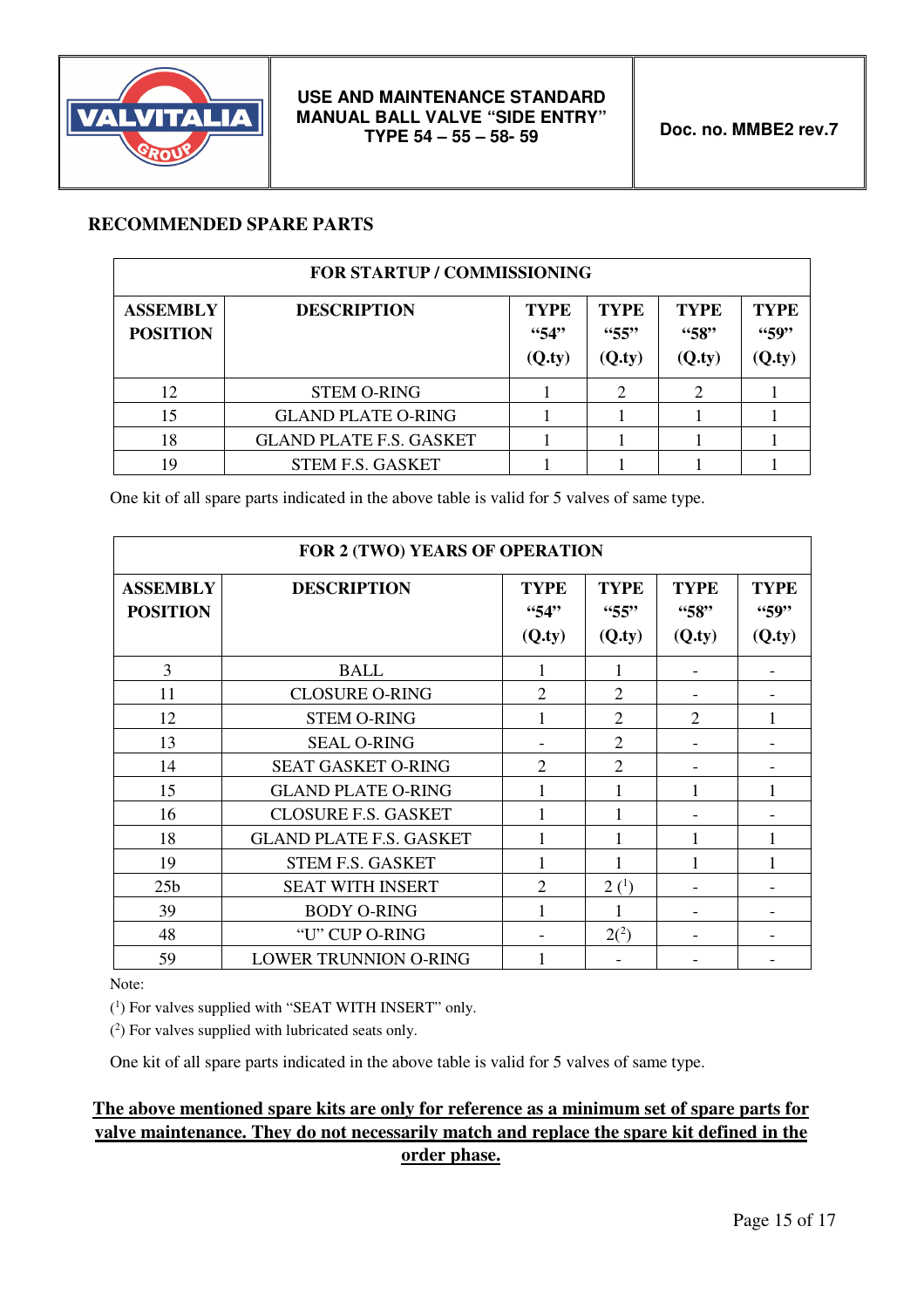

# **14 STORAGE**

- 14.1 The valves are furnished with wood or plastic cover applied at the end, and they shall be removed before the installation in the pipeline
- 14.2 For the storage, the ball shall be in open position.
- 14.3 The valve shall remain in their original package for more than 18 months, in a clean, dry and cover place or in a controlled environment warehouse.
- 14.4 If the storage is in external ambient for a period more than 12 months, advise VALVITALIA before the order.